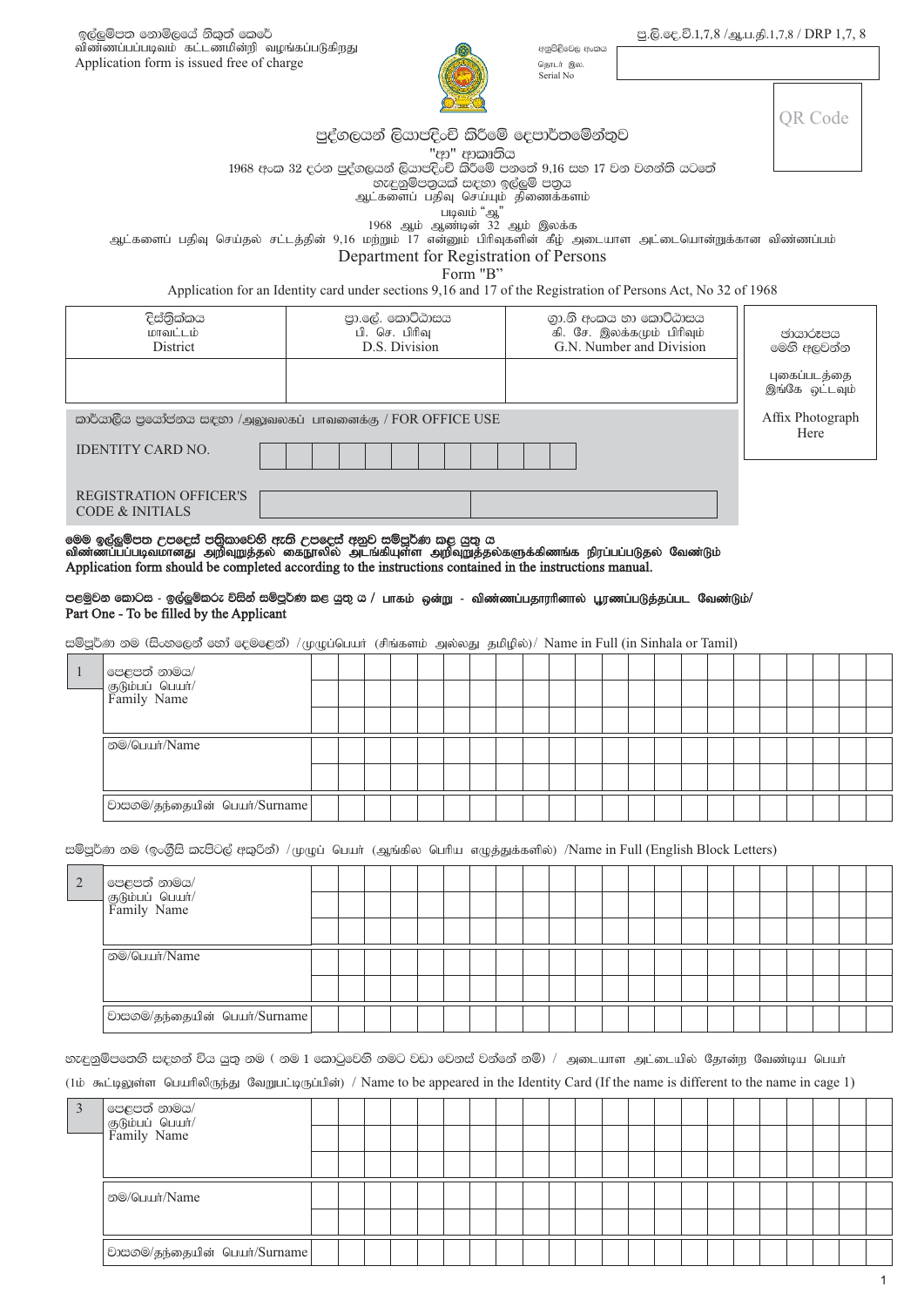|     | ස්තී/பெண்/Female<br>4. ස්තුී/පුරුෂ භාවය/பால்/Sex:                                                                                                                                                                                                                                                                                                                                                                                                                                |     |  |                    | පුරුෂ/ ஆண்/Male                                                      |  |  |          |                   |  |  |                        |             |  |
|-----|----------------------------------------------------------------------------------------------------------------------------------------------------------------------------------------------------------------------------------------------------------------------------------------------------------------------------------------------------------------------------------------------------------------------------------------------------------------------------------|-----|--|--------------------|----------------------------------------------------------------------|--|--|----------|-------------------|--|--|------------------------|-------------|--|
|     | 5. සිවිල් තත්වය :<br>විවාහක/<br>குடியியல் அந்தஸ்து<br>திருமணமானவர்/<br>Civil Status<br>Married                                                                                                                                                                                                                                                                                                                                                                                   |     |  | අවිවාහක/<br>Single | திருமணமாகாதவர்/                                                      |  |  | වැන්දඹු/ | விதவை/<br>Widowed |  |  | දික්කසාද /<br>Divorced | விவாகரத்து/ |  |
|     | 6. වෘත්තිය/රැකියාව/තනතුර/<br>உயர் தொழில்/ தொழில்/ பதவிப் பெயர்/<br>Profession/Occupation/Designation:                                                                                                                                                                                                                                                                                                                                                                            |     |  |                    |                                                                      |  |  |          |                   |  |  |                        |             |  |
|     | 7. උපත පිලිබඳ විස්තර /பிறப்பு விபரங்கள் /Details of Birth :                                                                                                                                                                                                                                                                                                                                                                                                                      |     |  |                    |                                                                      |  |  |          |                   |  |  |                        |             |  |
| 7.1 | උපන් දිනය/பிறந்த திகதி/Date of Birth<br>M<br>M<br>$\mathbb{D}$<br>D                                                                                                                                                                                                                                                                                                                                                                                                              | 7.2 |  |                    | උප්පැන්න සහතිකයේ අංකය/பிறப்பு சான்றிதழ் இலக்கம்/Birth Certificate No |  |  |          |                   |  |  |                        |             |  |
|     | 7.3 උපන් ස්ථානය/பிறந்த இடம்/Place of Birth                                                                                                                                                                                                                                                                                                                                                                                                                                       |     |  |                    |                                                                      |  |  |          |                   |  |  |                        |             |  |
| 7.4 | කොට්ඨාසය/பிரிவு/Division                                                                                                                                                                                                                                                                                                                                                                                                                                                         |     |  |                    |                                                                      |  |  |          |                   |  |  |                        |             |  |
| 7.5 | දිස්තික්කය/மாவட்டம்/District                                                                                                                                                                                                                                                                                                                                                                                                                                                     |     |  |                    |                                                                      |  |  |          |                   |  |  |                        |             |  |
|     | අයදුම්කරු ශී ලංකාවෙන් පිටත උපන් තැනැත්තකු නම් 1948 අංක 18 දරණ පුරවැසි පනතේ 5(2) වන වගන්තිය යටතේ නිකුත් කරන ලද පුරවැසි සහතිකයේ<br>ூற்ற்ட்ட்ட விண்ணப்பதாரா இலங்கைக்கு வெளியே பிறந்திருப்பின், 1948 ஆம் ஆண்டின் 18 ஆம் இலக்க, பிரசாவுரிமைச் சட்டத்தின் பிரிவு 5(2) இன் கீழ்<br>வழங்கப்பட்ட பிரசாவுரிமைச் சான்றிதழின் விபரங்கள்/If the applicant is born outside of Sri Lanka, details of Citizenship Certificate issued under Section<br>5(2) of the Citizenship Act, No.18 of 1948 |     |  |                    |                                                                      |  |  |          |                   |  |  |                        |             |  |
| 7.6 | උපන් රට/பிறந்த நாடு/Country of Birth                                                                                                                                                                                                                                                                                                                                                                                                                                             |     |  |                    |                                                                      |  |  |          |                   |  |  |                        |             |  |
| 7.7 | නගරය/நகரம்/City                                                                                                                                                                                                                                                                                                                                                                                                                                                                  |     |  |                    |                                                                      |  |  |          |                   |  |  |                        |             |  |
| 7.8 | සහතිකයේ අංකය/சான்றிதழின் இலக்கம்/Certificate No.                                                                                                                                                                                                                                                                                                                                                                                                                                 |     |  |                    |                                                                      |  |  |          |                   |  |  |                        |             |  |
|     | 8. පදිංචිය පිළිබඳ විස්තර / வதிவிட விபரங்கள் / Details of Residence<br>ස්ථිර ලිපිනය /நிரந்தர முகவரி / Permanent Address                                                                                                                                                                                                                                                                                                                                                           |     |  |                    |                                                                      |  |  |          |                   |  |  |                        |             |  |
| 8.1 | නිවසේ නම නෝ අංකය/வீட்டின் பெயர்<br>அல்லது இலக்கம்/Name or number of the House                                                                                                                                                                                                                                                                                                                                                                                                    |     |  |                    |                                                                      |  |  |          |                   |  |  |                        |             |  |
|     | සභාධිපතඎයේ/නිවාසයේ/නිවාස යෝජනා කුමයේ/<br>නවාතැනේ හෝ වෙනත් පදිංචි ස්ථානයේ නම                                                                                                                                                                                                                                                                                                                                                                                                      |     |  |                    |                                                                      |  |  |          |                   |  |  |                        |             |  |
|     | கூட்டாட்சியாதனத்தின், அடுக்கு வீட்டின்,<br>வீடமைப்புத் திட்டத்தின், குடிமனையின்,<br>தோட்டத்தின் அல்லது வேறேதேனும்                                                                                                                                                                                                                                                                                                                                                                |     |  |                    |                                                                      |  |  |          |                   |  |  |                        |             |  |
|     | கட்டிடத்தின் பெயர்<br>Name of Condominium, flat, scheme, quarters,<br>estate or any other buildings                                                                                                                                                                                                                                                                                                                                                                              |     |  |                    |                                                                      |  |  |          |                   |  |  |                        |             |  |
|     | පාර/වීදිය/පටුමග/පෙදෙස/උදහානය/<br>வீதி/தெரு/ஒழுங்கை/இடம்/தோட்டம்/                                                                                                                                                                                                                                                                                                                                                                                                                 |     |  |                    |                                                                      |  |  |          |                   |  |  |                        |             |  |
|     | Road/Street/Lane/Place/Garden                                                                                                                                                                                                                                                                                                                                                                                                                                                    |     |  |                    |                                                                      |  |  |          |                   |  |  |                        |             |  |
|     | லூ/லைப் கிராமம்/நகரம்/Village/City                                                                                                                                                                                                                                                                                                                                                                                                                                               |     |  |                    |                                                                      |  |  |          |                   |  |  |                        |             |  |
|     | නැපැල් කේතය/அஞ்சற்குறியீடு/Postal Code                                                                                                                                                                                                                                                                                                                                                                                                                                           |     |  |                    |                                                                      |  |  |          |                   |  |  |                        |             |  |
|     | තැපැල් ලිපිනය /அஞ்சல் முகவரி/Postal Address                                                                                                                                                                                                                                                                                                                                                                                                                                      |     |  |                    |                                                                      |  |  |          |                   |  |  |                        |             |  |
| 8.2 | නිවසේ නම හෝ අංකය/வீட்டின் பெயர்<br>அல்லது இலக்கம்/Name or number of the House                                                                                                                                                                                                                                                                                                                                                                                                    |     |  |                    |                                                                      |  |  |          |                   |  |  |                        |             |  |
|     | සභාධිපතෟගේ/නිවාසයේ/නිවාස යෝජනා කුමයේ/<br>නවාතැනේ හෝ වෙනත් පදිංචි ස්ථානයේ නම<br>கூட்டாட்சியாதனத்தின், அடுக்கு வீட்டின்,<br>வீடமைப்புத் திட்டத்தின், குடிமனையின்,<br>தோட்டத்தின் அல்லது வேறேதேனும்<br>கட்டிடத்தின் பெயர்                                                                                                                                                                                                                                                           |     |  |                    |                                                                      |  |  |          |                   |  |  |                        |             |  |
|     | Name of Condominium, flat, scheme, quarters,<br>estate or any other buildings                                                                                                                                                                                                                                                                                                                                                                                                    |     |  |                    |                                                                      |  |  |          |                   |  |  |                        |             |  |
|     | පාර/වීදිය/පටුමග/පෙදෙස/උදහානය/<br>வீதி/தெரு/ஒழுங்கை/இடம்/தோட்டம்/<br>Road/Street/Lane/Place/Garden                                                                                                                                                                                                                                                                                                                                                                                |     |  |                    |                                                                      |  |  |          |                   |  |  |                        |             |  |

| Road/Street/Lane/Piace/Gargen          |  |  |  |  |  |  |  |  |  |  |  |
|----------------------------------------|--|--|--|--|--|--|--|--|--|--|--|
| ு @®/නගරය/கிராமம்/நகரம்/Village/City   |  |  |  |  |  |  |  |  |  |  |  |
| තැපැල් කේතය/அஞ்சற்குறியீடு/Postal Code |  |  |  |  |  |  |  |  |  |  |  |
|                                        |  |  |  |  |  |  |  |  |  |  |  |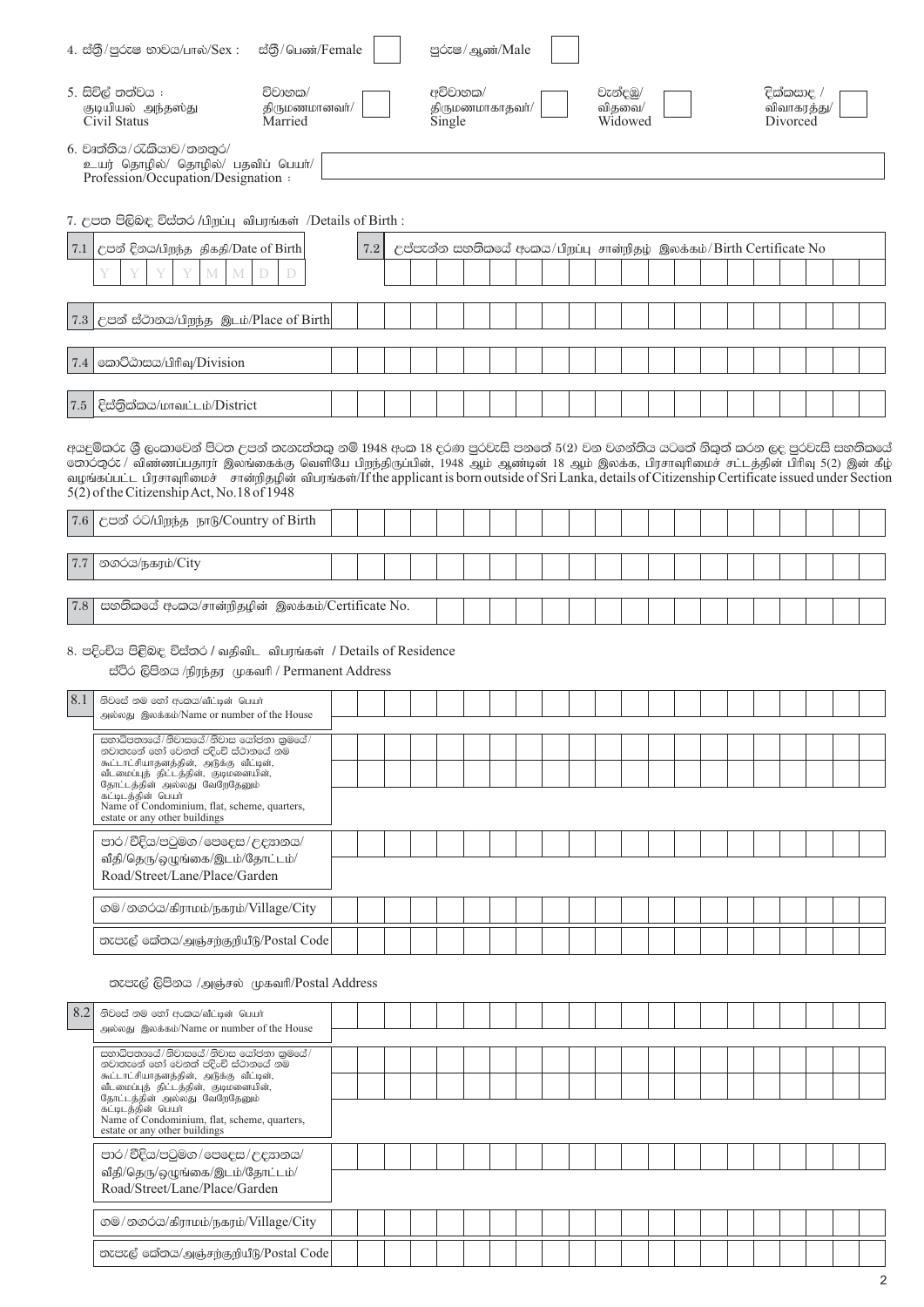9. පුරවැසි සහතිකය / ද්විත්ව පුරවැසි සහතිකය පිළිබඳ විස්තර (අදාළ නොවන කොටස කපා හරින්න) .<br>பிரசாவரிமைச் சான்றிதம்/இாட்டை பிரசாவுரிமைச் சான்றிதழ் தொடர்பான விபரங்கள் (பொருத்தமற்றதை கீறிவிடுக.)

|            |                                                                                 | பாப்படியிலாற வாலாற்கொடு அட்டை பாப்படியிலாற வாலாற்குந் அதொடாபாலா வாபிராவை (அபாப்பில்லங்கிலை) வற்றாமுற<br>Details of Citizenship Certificate /Dual Citizenship Certificate (strike off which ever is inapplicable)                                                                                                                                                                   |                         |  |  |  |   |                                                                                                                                                                                        |                   |                             |   |   |                                                                                                                                                                                  |   |   |   |              |  |
|------------|---------------------------------------------------------------------------------|------------------------------------------------------------------------------------------------------------------------------------------------------------------------------------------------------------------------------------------------------------------------------------------------------------------------------------------------------------------------------------|-------------------------|--|--|--|---|----------------------------------------------------------------------------------------------------------------------------------------------------------------------------------------|-------------------|-----------------------------|---|---|----------------------------------------------------------------------------------------------------------------------------------------------------------------------------------|---|---|---|--------------|--|
| 9.1        |                                                                                 | සහතිකයේ අංකය /சான்றிதழின் இலக்கம்/Certificate Number                                                                                                                                                                                                                                                                                                                               |                         |  |  |  |   |                                                                                                                                                                                        |                   |                             |   |   |                                                                                                                                                                                  |   |   |   |              |  |
| $\ \, 9.2$ |                                                                                 | සහතිකය නිකුත් කළ දිනය /சான்றிதழ் விநியோகிக்கப்பட்ட திகதி/ Date of issue of Certificate                                                                                                                                                                                                                                                                                             |                         |  |  |  |   |                                                                                                                                                                                        |                   |                             | Y | Y | Y                                                                                                                                                                                | M | M | D | $\mathbb{D}$ |  |
|            |                                                                                 | හැඳුනුම්පතෙහි දෙවන පිටපතක් ඉල්ලුම් කරන්නේ නම් කරුණාකර 10 වන කොටස සම්පූර්ණ කරන්න<br>அடையாள அட்டையின் இணைப்பிரதிக்காக விண்ணப்பிக்கப்படின் தயவு செய்து கூடு இலக்கம் 10இனை நிரப்பவும்<br>If the duplicate of the Identity Card is applied for, please complete cage No.10<br>$10.$ (අදාල කොටුව ඉදිරියෙන් $\checkmark$ ලකුණ යොදන්න) / இயைபான கூட்டில் $\checkmark$ என அடையாளம் இடவும் / |                         |  |  |  |   |                                                                                                                                                                                        |                   |                             |   |   |                                                                                                                                                                                  |   |   |   |              |  |
|            |                                                                                 | Purpose of application (Mark $\vee$ in the relevant cage)<br>10.1 හැඳුනුම්පත නැතිවූයේ නම් ඒ සඳහා                                                                                                                                                                                                                                                                                   |                         |  |  |  |   | 10.2 හැඳුනුම්පත සංශෝධනය කිරීම සඳහා                                                                                                                                                     |                   |                             |   |   |                                                                                                                                                                                  |   |   |   |              |  |
|            |                                                                                 | அடையாள அட்டை காணாமல் போயிருப்பின்<br>if the Identity Card is lost                                                                                                                                                                                                                                                                                                                  |                         |  |  |  |   | அடையாள அட்டையில் திருத்தங்களை செய்வதற்கு<br>to make changes to the Identity Card                                                                                                       |                   |                             |   |   |                                                                                                                                                                                  |   |   |   |              |  |
|            |                                                                                 | 10.3 වලංගු කාලය අලුත් කිරීම සඳහා<br>செல்லுபடியாகும் காலப்பகுதியை புதுப்பிப்பதற்கு<br>to renew the period of validity                                                                                                                                                                                                                                                               |                         |  |  |  |   | 10.4 හැඳුනුම්පත හානි වීම/පළුදු වීම/අපැහැදිලි වීම සඳහා<br>அடையாள அட்டை சேதப்படுத்தப்படின்/உருவழிக்கப்படின்/வாசிக்கமுடியாதிருப்பின்<br>if the Identity card is damaged/defaced/illegible |                   |                             |   |   |                                                                                                                                                                                  |   |   |   |              |  |
|            |                                                                                 | 10.5. නැතිවූ හෝ අවසන් වරට ලබා ගත් හැඳුනුම්පතේ අංකය<br>காணாமல் போன / இறுதியாகப் பெற்றுக் கொண்ட அடையாள அட்டை இலக்கம்<br>Lost or last obtained Identity Card Number                                                                                                                                                                                                                   |                         |  |  |  |   |                                                                                                                                                                                        |                   |                             |   |   |                                                                                                                                                                                  |   |   |   |              |  |
|            |                                                                                 | $10.6$ . නැඳුනුම්පත නිකුත් කළ දිනය /அடையாள அட்டை விநியோகித்த திகதி /<br>Date of the issue of the Identity Card                                                                                                                                                                                                                                                                     |                         |  |  |  |   |                                                                                                                                                                                        |                   | Y                           | Y | M | M                                                                                                                                                                                | D | D |   |              |  |
|            |                                                                                 | 10.7. නැතිවූ හැඳුනුම්පතක් සඳහා පොලිස් වාර්තාව හෝ අදාළ වෙනත් ලියකියවිලි පිළිබඳ විස්තර<br>காணாமற் போன அடையாள அட்டை தொடா்பான பொலிஸ் அறிக்கையின் அல்லது வேறு ஆவணத்தின் விபரங்கள்<br>Details of the police report or other document pertaining to the lost Identity Card                                                                                                                |                         |  |  |  |   |                                                                                                                                                                                        |                   |                             |   |   |                                                                                                                                                                                  |   |   |   |              |  |
|            | පොලිස් ස්ථානයේ නම /<br>பொலிஸ் நிலையத்தின் பெயர் /<br>Name of the Police Station |                                                                                                                                                                                                                                                                                                                                                                                    |                         |  |  |  |   |                                                                                                                                                                                        |                   |                             |   |   |                                                                                                                                                                                  |   |   |   |              |  |
|            |                                                                                 | $\circ$ පාලිස් සහතිකය නිකුත් කළ දිනය /பொலிஸ் அறிக்கை வழங்கப்பட்ட திகதி/<br>Date of the issue of the Police report                                                                                                                                                                                                                                                                  |                         |  |  |  | Y | Y                                                                                                                                                                                      | Y                 | Y                           | M | M | D                                                                                                                                                                                | D |   |   |              |  |
|            |                                                                                 | 11.විමසීම් සඳහා අවශය තොරතුරු/ விசாரணைகளுக்காக தேவைப்படுத்தப்படும் விபரங்கள் /Details required for inquiries :                                                                                                                                                                                                                                                                      |                         |  |  |  |   |                                                                                                                                                                                        |                   |                             |   |   |                                                                                                                                                                                  |   |   |   |              |  |
|            | 11.1 දුරකථන අංකය                                                                |                                                                                                                                                                                                                                                                                                                                                                                    | නිවස/வதிவிடம்/Residence |  |  |  |   | ප්ංගම/கையடக்கத் தொலைபேசி /Mobile                                                                                                                                                       |                   |                             |   |   |                                                                                                                                                                                  |   |   |   |              |  |
|            | தொலைபேசி இலக்கம்<br>Telephone No                                                |                                                                                                                                                                                                                                                                                                                                                                                    |                         |  |  |  |   |                                                                                                                                                                                        |                   |                             |   |   |                                                                                                                                                                                  |   |   |   |              |  |
|            | $11.2$ විදයුත් තැපෑල<br>மின்னஞ்சல்<br>E-mail                                    |                                                                                                                                                                                                                                                                                                                                                                                    |                         |  |  |  |   |                                                                                                                                                                                        |                   |                             |   |   |                                                                                                                                                                                  |   |   |   |              |  |
|            |                                                                                 | පරිලෝකනය කිරීමේ<br>ඡායාරූපය<br>මෙහි අලවන්න<br>இங்கு<br>நிழலுருவெடுத்தலுக்க                                                                                                                                                                                                                                                                                                         |                         |  |  |  |   | இங்கே ஒட்டவும்                                                                                                                                                                         | ඡායාරූපය<br>Affix | මෙහි අලවන්න<br>புகைப்படத்தை |   |   |                                                                                                                                                                                  |   |   |   |              |  |
|            |                                                                                 | ான புகைப்படத்தை<br>ஒட்டவும்.<br>Affix the Photograph<br>for scanning<br>here                                                                                                                                                                                                                                                                                                       |                         |  |  |  |   | the Photograph                                                                                                                                                                         | Here              |                             |   |   | .<br>සහතික කිරීමේ නිලධරයාගේ අත්සන සහ`<br>නිල මුදාව<br>சான்றுப்யுடுத்தும் அலுவலரின்<br>கையொப்பமும் பதவி முத்திரையும்<br>Signature and official frank of the<br>certifying officer |   |   |   |              |  |
|            | ඉල්ලුම්කරුගේ පුකාශය                                                             |                                                                                                                                                                                                                                                                                                                                                                                    |                         |  |  |  |   |                                                                                                                                                                                        |                   |                             |   |   |                                                                                                                                                                                  |   |   |   |              |  |
|            |                                                                                 | 1. මම ශී ලංකාවේ පරවැසියක බව පකාශ කරමි.                                                                                                                                                                                                                                                                                                                                             |                         |  |  |  |   |                                                                                                                                                                                        |                   |                             |   |   |                                                                                                                                                                                  |   |   |   |              |  |

- 2. මම මෙම ඉල්ලුම්පත සම්පූර්ණ කිරීමට පෙර මේ සමඟ ඇති උපදෙස් පතිකාව කියවා තේරුම්ගත් බව පුකාශ කරමි.
- 3. මම මගේ ඡායාරූප දෙකක් මෙහි ඇතුළත් කරමි.
- ි. මෙහි සහ සිය සම්බන්ධ සම්බන්ධ වෙන සම්බන්ධ වෙන්න වෙන්න සහ සම්බන්ධ වෙන්න සම්බන්ධ වෙන සම්බන්ධ සහ සම්බන්ධ වෙන්න.<br>1. මින් පෙර මා විසින් වෙනත් ඉල්ලුම්පතුයක් ඉදිරිපත් කරන ලද / නොකරන ලද බව මම පුකාශ කරමි. (අදාල නොවන කොටස කපා හරින
- 
- 
- 7. මේ ඉල්ලුම්පනුය සමඟ ඉදිරිපත් කරනු ලබන සියලුම ලියකියවිලි මා හොඳින් දන්නා පරිදි හා විශ්වාස කරන අන්දමට සත¤ හා නිවැරදි බවත්, සත¤ තොරතුරු වසන් කිරීම සඳහා එකී ලියකියවිලි වසාජ ලෙස වෙනස් කිරීම් වලට හෝ එකතු කිරීම් වලට භාජනය නොකරන ලද බවත් පුද්ගලයන් ලියාපදිංචි කිරීමේ පනත යටතේ ලියාපදිංචි වී හඳුනාගැනීමේ පනුයක් / හඳුනාගැනීමේ පනුයේ දෙවන පිටපතක් ඉල්ලුම් කිරීමට හිමිකම් ඇති බවත් (අදාල නොවන කොටස කපා හරින්න) මම මෙයින් සහතික කර පුකාශ කර සිටිමි. තව ද අසත¤ දත්ත, තොරතුරු හෝ ලියවිලි ඉදිරිපත් කිරීම දඬුවම් ලැබිය හැකි වරදක් බව මම දනිමි..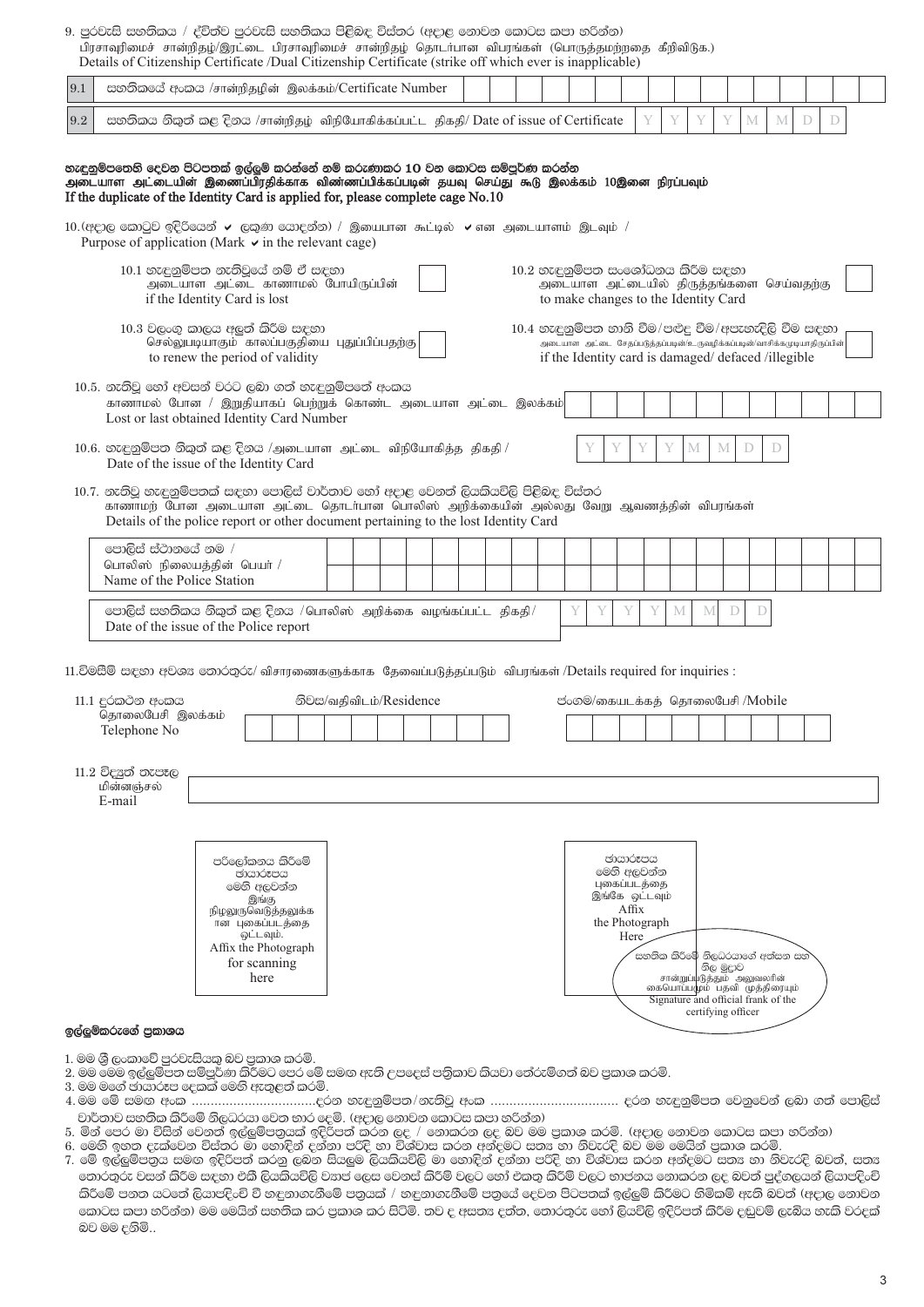### விண்ணப்பதாரரின் வெளிப்படுத்துகை

- 1. நான் இலங்கைப் பிரசையாகவுள்ளேன் என வெளிப்படுத்துகின்றேன்.
- 2. நான் இவ்விண்ணப்பப்படிவத்தை நிரப்பு முன்னா் இதனோடு இணைக்கப்படுள்ள அறிவுறுத்தல்கள் கைநூலை வாசித்து விளங்கிக் கொண்டேன் என வெளிப்படுத்துகின்றேன்.
- 3. நான் எனது நிழற்படங்களின் இரண்டு பிரதிகளை உள்ளடக்குகின்றேன்.
- 4. நான் ………………………………… ஆம் இலக்கத்தினைக் கொண்ட அடையாள அட்டையை /……………………………………ஆம் இலக்கத்தினைக் கொண்ட தொலைந்த அடையாள அட்டை இலக்கத்திற்குப் பதிலாக பெற்றுக் கொண்ட பொலிஸ் அறிக்கையை சான்றுப்படுத்தும் அலுவலரிற்கு இத்தால் சமா்ப்பிக்கின்றேன்.
- 5. நான் இவ்விண்ணப்பத்திற்கு முன்னா் வேறு ஏதேனும் விண்ணப்பத்தை செய்திருக்கிறேன்/ செய்யவில்லை என வெளிப்படுத்துகின்றேன். (பொருத்தமற்றதை கீறிவிடுக.)
- 6. மேலே கொடுக்கப்பட்ட விபரங்கள் எனது அறிவுக்கும் நம்பிக்கைக்கும் எட்டிய வரை உண்மையானவையும் செம்மையானவையும் என நான் இத்தால் வெளிப்படுத்துகின்றேன்.
- 7. இவ்விண்ணப்பப்படிவத்துடன் சோத்து கொடுத்துதவப்பட்ட எல்லா ஆவணங்களும் எனது எனது அறிவுக்கும் நம்பிக்கைக்கும் எட்டிய வரை .<br>உண்மையானவையும் செம்மையானவையும் என்றும் அத்துடன் உண்மையான விபரங்களை மறைக்கும் பொருட்டு அவை போலியாகப் புனையப்படவில்லை அல்லது மாற்றங்களுக்கு உற்படவில்லை என்றும் நான் இத்தால் சான்றுப்படுத்துகின்றேன். அத்துடன் 1968ஆம் ஆண்டின் 32ஆம் இலக்க ஆட்களைப் பதிவு செய்தல் சட்டத்தின் ஏற்பாடுகளின் கீமான பதிவின் மீது அடையாள அட்டைக்கு / இணைப்பிரதி அட்டை ஒன்றுக்காக விண்ணப்பிக்கத் தகைமை உடையவனாவேன். பிமையான விபரங்கள், தகவல்கள் அல்லது ஆவணங்களைக் கொடுத்துதவுதல் தண்டிக்கப்படற்பாலதான தவறொன்றாகும் என்ற நிகழ்வை நான் அறிவேன்.

## Declaration of the Applicant

- 1. I declare that I am a citizen of Sri Lanka ;
- 2. I declare that I have read and understood the instructions manual attached here to before completing this application form ;
- 3. I enclose two copies of my photographs ;
- 4. I hereby hand over the Identity Card bearing number……………………/Police report obtained in lieu of the lost Identity Card bearing number ……………………………… [Strike off whichever is inapplicable] to the certifying officer.;
- 5. I declare that I have/have not made any other application previous to this application ; (strike off whichever is inapplicable)
- 6. I hereby declare that the particulars given above are true and accurate to the best of my knowledge and belief ;
- 7. I do hereby certify that all the documents furnished along with this application form are true and accurate to the best of my knowledge and belief and they have not being subjected to forgery or alterations in order to conceal true details and also I am eligible to apply for and identity card/ duplicate card upon registration under the provision of Registration of Persons Act. I am aware of the fact that furnishing of incorrect details, information or documents is a punishable offence.

| திகதி           |  |  |  |  |
|-----------------|--|--|--|--|
| $\sum_{\alpha}$ |  |  |  |  |

ඉල්ලම්කරුගේ අත්සන හෝ වම් මහපටැඟිලි සලකුණ விண்ணப்பதாரரின் கையொப்பம் அல்லது இடது கைப் பெருவிரல் அடையாளம் Signature or left thumb impression of the applicant.

කොටුවේ ඉරිවල නොගෑවෙන පරිදි අත්සන හෝ වම් මහපටැඟිලි සලකුන තබන්න குறித்தொதுக்கப்பட்ட கூட்டிற்கு வெளியே செல்லாதவாறு கையொப்பம் ் அல்லது இடது கைப் பெருவிரல் அடையாளம் இடுக Please place your signature inside the cage without touching the border

# දෙවන කොටස - සහතික කිරීමේ නිලධරයා විසින් සම්පූර්ණ කළ යුතුය / பாகம் இரண்டு - சான்றுப்படுத்தும் அலுவலரினால் நிரப்பப்படுதல் வேண்டும் / Part Two - Should be completed by the Certifying Officer

#### සහතික කිරීමේ නිලධරයාගේ සහතිකය / சான்றுப்படுத்தும் அலுவலரின் அத்தாட்சிப்படுத்துகை / Attestation of the Certifying Officer:

fuu b,a¨ïmf;a w,jd we;s PdhdrEm yd imhd we;s f;dr;=re wxl '''''''''''''''''''''''''''''''''''' ork b,a¨ïm; bosßm;a lrkq ,nk tu b,a¨ïm;%fha wxl 8 ys i|yka ,smskfhys mosxÑ ''''''''''''''''''''''''''''''''''''''''''''''''''''''''''''''''''''''''''''''''''''''''''''''''''''''''''''''''''''''''''''''''''''''''''''''' f.a njo" w,jd ඇති ඡායාරූපය වෙස් මාරු කිරීම් වලින් හෝ සැගවීම් වලින් තොරව ඉල්ලුම්කරුගේ ස්වභාවික තත්වය පිළිබිඹු කරන බවද මම සහතික කරමි. ඉහත ඡායාරූපය මත මාගේ අත්සන හා නිලමුදාව තබන ලද බවත්, ඉල්ලුම්කරුගේ අත්සන/ වම් මහපටැගිලි සලකුණ මා ඉදිරිපිටදී තබන ලද බවත් සහතික කරමි. இவ்விண்ணப்பத்தில் ஒட்டப்பட்ட நிழற்படமும் இவ்விண்ணப்பப்படிவத்தில் கொடுத்துதவப்பட்ட விபரங்களும் …………………………………… ஆம் இலக்கத்தினைக் கொண்ட விண்ணப்பப்படிவத்தின் 8 ஆம் இலக்கத்தில் குறிப்பிடப்பட்ட முகவரியில் வசிக்கின்ற …………………… என்பவரின் நிழற்படமும், விபரங்களும் என்றும், ஒட்டப்பட்ட நிழற்படம் பொய் வேடமோ அல்லது மறைத்தலோ இன்றி விண்ணப்பதாரரின் இயற்கையான தோற்றத்தை குறித்துக் காட்டுகின்றது என்றும் இத்தால் சான்றுப்படுத்துகின்றேன். எனது கையொப்பமும் பதவி முத்திரையும் அதனை உறுதிப்படுத்துவதற்கு அதே நிழற்படத்தில் இடப்பட்டுள்ளதுடன் விண்ணப்பதாரரின் கையொப்பம் / இடது கைப் பெருவிரல் அடையாளம் விண்ணப்பதாரரினால் என் முன் இடப்பட்டது. I hereby certify that the photograph affixed to this application and details furnished in this application form are of ……………………………… residing at the address mentioned in cage 8 of the application form bearing number …………………………….…………………………… and that the photograph affixed is duplicating the natural status of the applicant without disguise or concealment. I certify that I have placed my signature and official frank across the photograph and that the applicant placed his signature/ left thumb impression before me.

| සහතික කිරීමේ නිලධරයාගේ නම<br>சான்றுப்படுத்தும் உத்தியோகத்தரின் பெயர் <br>Name of the Certifying Officer |                                                                                                                                                                             |  |
|---------------------------------------------------------------------------------------------------------|-----------------------------------------------------------------------------------------------------------------------------------------------------------------------------|--|
| දිනය<br>திகதி<br>Date                                                                                   | සහතික කිරීමේ නිලධරයාගේ අත්සන හා නිල මුදාව<br>சான்றுப்படுத்தும் உத்தியோகத்தரின் கையொப்பம்<br>மற்றும் பதவி முத்திரை<br>Signature and official frank of the certifying Officer |  |

අනු අත්සන් කරමි மேலொப்பமிடப்பட்டது Countersigned පාදේශීය ලේකම්වරයාගේ අත්සන හා නිල මුදාව பிரதேச செயலாளரின் கையொப்பமும் பதவி முத்திரையும் Signature and official frank of the Divisional Secretary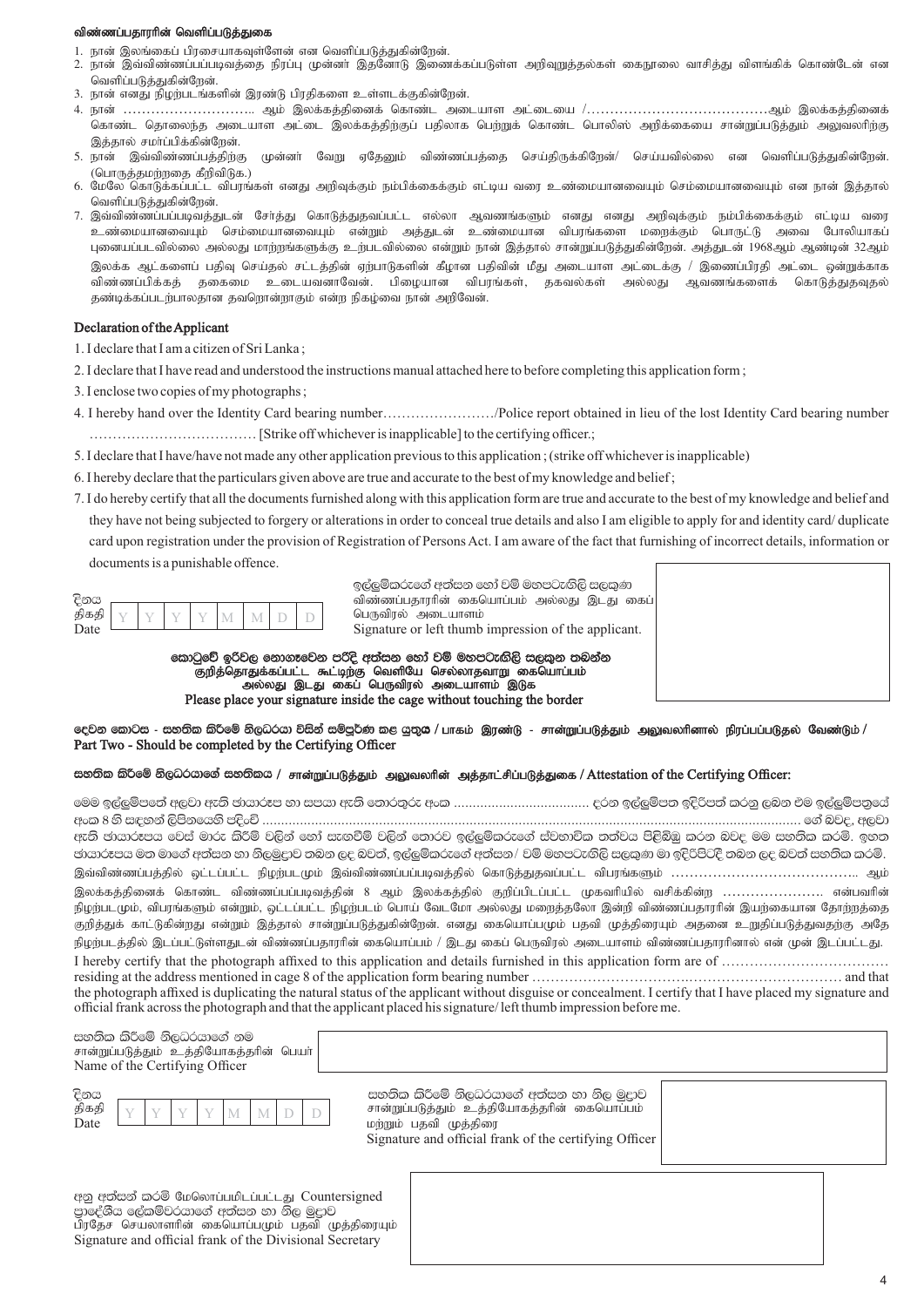# லைக்ஜ குல் செர்ஜெ திக்கை / கட்டணம் செலுத்தல் தொடர்பான விபரம் / Details of the Payments made

| සහතිකයේ/කුවිතාන්සියේ අංකය /<br>/ பற்றுச்சீட்டின் அல்லது         |  |  |  |  |  |  |  |  |  |
|-----------------------------------------------------------------|--|--|--|--|--|--|--|--|--|
| ் சான்றிதழின் இலக்கம் /Number of the receipt or the certificate |  |  |  |  |  |  |  |  |  |
|                                                                 |  |  |  |  |  |  |  |  |  |

මුද්දර/සහතිකය/කුවිතාන්සිය මෙහි අලවන්න / முத்திரை/ சான்றிதழை/ பற்றுச் சீட்டை இங்கே ஒட்டவும் /Affix stamps/Certificate/Receipt here

කාර්යාලීය පුයෝජනය සඳහා / அலுவலகப் பாவனைக்கு / FOR OFFICE USE ONLY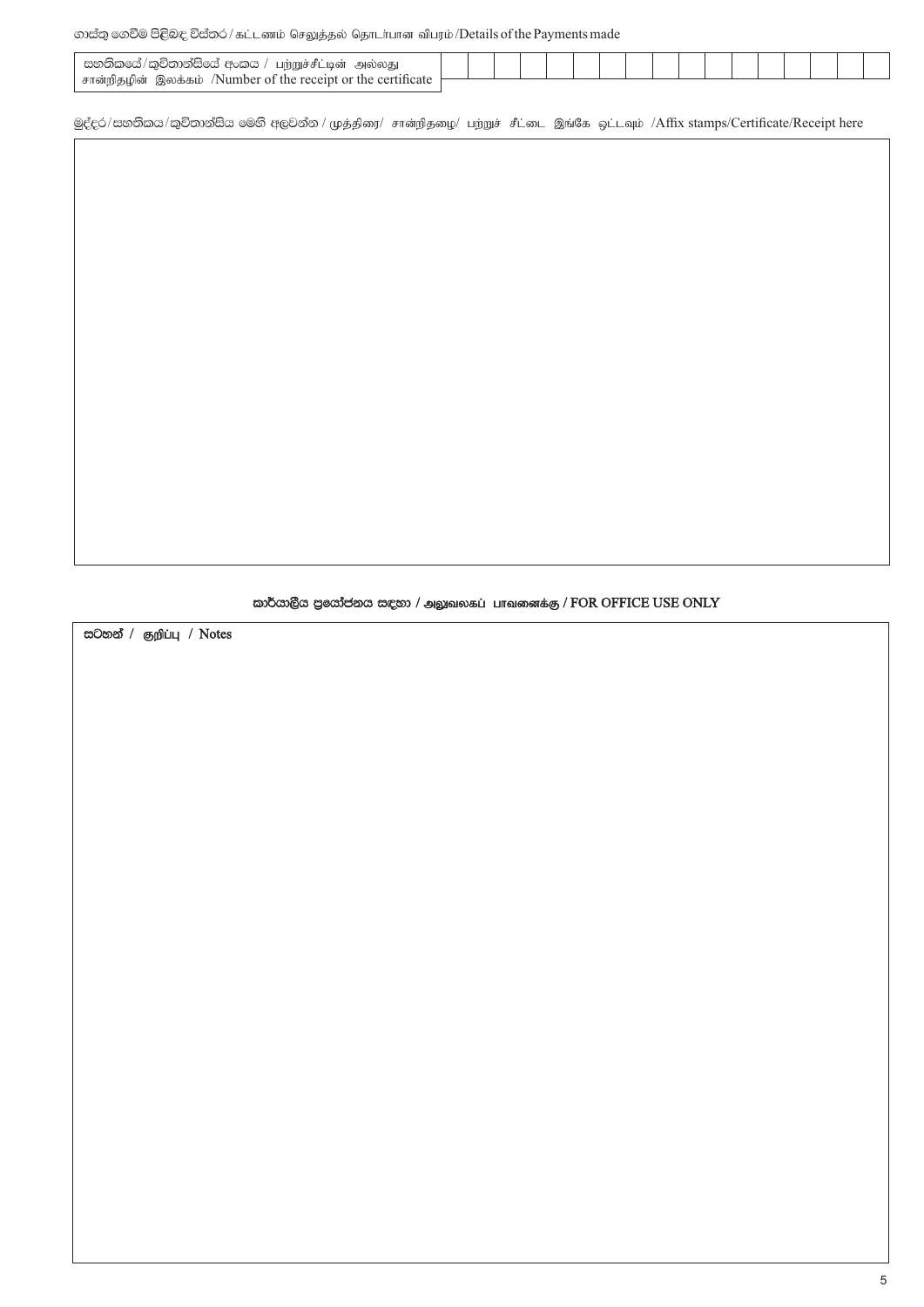#### ''ආ'' ඉල්ලම්පත සම්පර්ණ කිරීම සඳහා උපදෙස්

1. ඉල්ලුම්පත පිරවීම සඳහා නිල් හෝ කළු බෝල්පොයින්ට් පෑනක් පමණක් භාවිතා කරන්න. එක් කොටුවක එක් අකරක් පමණක් ලියන්න. ඡායාරූපය මි.මී. 35 පළල x මි.මී. 45 උස පුමාණයේ වර්ණ ඡායාරූප විය යුතුය. පරිලෝකනයට අදාල ඡායාරූප මත කිසිවක් නොලිවිය යුතු අතර එය විකෘති නොකළ යුතු ය.

2. පැහැදිලි හා කියවිය හැකි අත් අකුරෙන් ලියන්න.

- 3. 1 වන කොටුව සිංහල හෝ දෙමළ අකුරෙන් පිරවිය යුතු අතර, 2 වන කොටුව ඉංගීසි අකුරෙන් පිරවිය යුතු ය.
- 4. සෑම සම්පුර්ණ වචනයකට ම පසුව එක් කොටුවක් නිස්ව තබන්න.
- 5. නියමිත ගාස්තුව පුද්ගලයන් ලියාපදිංචි කිරීමේ කොමසාරිස් ජනරාල් වරයාට, ගාම නිලධාරී වරයාට, පුාදේශීය ලේකම්වරයාට හෝ කොමසාරිස් ජනරාල් වරයා විසින් නමි කරන ලද යම් තැනැත්තකුට ගෙවනු ලැබූ බවට වන කුවිතාන්සිය අලවා තිබිය යුතු ය. කුවිතාන්සි අංකය ද සටහන් කළ යුතුය. මුද්දර වලින් ගෙවන්නේ නම් එම මුද්දර ඇලවිය යුතු ය.
- 6. ගුාම නිළධාරීවරයා විසින් ඉල්ලුම්පත සහතික කරන්නේ නම් පදිංචිය සනාථ කිරීම සඳහා වෙනත් ලියකියවිලි අවශෟ නැත. වෙනත් නිලධරයෙක් .<br>සහතික කරන්නේ නම් පදිංචිය සනාථ කිරීම සඳහා ලියකියවිලි අවශ<sub>ී</sub> වේ.
- 7. ඉල්ලම්කරුගේ අත්සන හෝ වම් මහපටැගිලි සළකණ සහතික කිරීමේ නිලධරයා ඉදිරිපිට තැබිය යුතු ය.
- 8. ගාම නිලධාරීවරයා විසින් සහතික කරන ලද ඉල්ලුම්පත පාදේශීය ලේකම්වරයා හෝ සහකාර පාදේශීය ලේකම්වරයා හෝ පරිපාලන නිලධාරී හෝ .<br>පරිපාලන ගාම නිලධාරී විසින් පමණක් අනු අත්සන් කළ යුතු ය.

9. අයදුම්පතේ තීරයන් සම්පුර්ණ කිරීමේ දී පහත දක්වා ඇති උපදෙස් පිළිපැදිය යුතු ය :-

- i. උප්පැන්න සහතිකයේ/අනුමාන වයස් සහතිකයේ/පුරවැසි සහතිකයේ /ද්විත්ව පුරවැසි සහතිකයේ /පූජ¤ත්වය සනාථ කරන සහතිකයේ/දරුකමට හදා ගැනීමේ සහතිකයේ සඳහන් පරිදි සම්පූර්ණ නම ලියන්න. පහත දැක්වෙන ආදර්ශය අනුව අයදුම්පතුය පිරවිය යුතු ය. පෙළපත් නාමය හෝ වාසගම නොමැති නම් අදාළ කොටු නිස්ව තබන්න.
- ''පුරවැසි සහතිකය'' යන්නට 1949 අංක 03 දරණ ඉන්දියානු සහ පකිස්ථානු වාසීන්ගේ (පුරවැසි) පනත හෝ 1967 අංක 14 දරණ ඉන්දු ලංකා ගිවිසුම (බුයාත්මක කිරීමේ) පනත යටතේ නිකුත් කරන ලද ලියාපදිංචි සහතිකයක් හෝ 1948 අංක 18 දරණ පුරවැසි පනත, 1988 අංක 39 දරණ .<br>අදේශිකයන්ට පුරවැසිභාවය පුදානය කිරීමේ (විශේෂ විධිවිධාන) පනත, 2003 අංක 35 දරණ ඉන්දියානු සම්භවයක් සහිත තැනැත්තන්ට පුරවැසිභාවය පුදානය කිරීමේ පනත හෝ 2008 අංක 38 දරණ චීන සම්භවයක් සහිත තැනැත්තන්ට, පුරවැසිභාවය පුදානය කිරීමේ පනත යටතේ නිතුත් කරන ලද පුරවැසි සහතිකයක් ඇතුළත් වේ.

| පෙළපත් නාමය/Family Name | නැ   | ව  | ঠা | ഗ  | $\odot$ |    |   | <i>ปร\</i> 601 มิ   60 |   |  |  |  |  |  |  |  |
|-------------------------|------|----|----|----|---------|----|---|------------------------|---|--|--|--|--|--|--|--|
|                         |      |    |    |    |         |    |   |                        |   |  |  |  |  |  |  |  |
|                         |      |    |    |    |         |    |   |                        |   |  |  |  |  |  |  |  |
| නම / Name               | D    | වි | ঠা | Š. |         | كح | ω | O(2)                   | Ø |  |  |  |  |  |  |  |
|                         |      |    |    |    |         |    |   |                        |   |  |  |  |  |  |  |  |
| වාසගම / Surname         | 62\$ | නා | O  | ঠা | න       |    |   |                        |   |  |  |  |  |  |  |  |

- ii. ඉහත 1 වන කොටුවේ සිංහල හෝ දෙමළ අකුරන් සඳහන් කළ නම ඉංගීුසි කැපිටල් අකුරින් 2 වන කොටුව තුළ සටහන් කළ යුතු ය.
- iii. ඉහත 1 වන කොටුවේ සදහන් කළ නමට වඩා වෙනස් නමක් හැඳුනුම්පතට ඇතුලත් කර ගැනීමට අවශ¤ වන්නේ නම් ඒ පිළිබඳව සළකා බැලීම සඳහා එම නම 3 වන කොටුවෙනි සඳහන් කළ යුතු ය. එම නම උප්පැන්න සහතිකයේ සඳහන් නමට වඩා වෙනස් නම් ඒ බව සනාථ කිරීම සඳහා ලියවිලි ඉදිරිපත් කළ යුතු ය.
- iv. 6 වන කොටුවේ කාර්ය සඳහා රැකියාව/ වෘත්තීය/ තනතුර සනාථ කිරීම සඳහා සහතිකයක් / ලේබනගත සාක්ෂි අමුණා තිබිය යුතු ය. (මාස 6ක් ඇතුළත ලබා ගත් සහතිකයක් විය යුතු ය.)
- v. 7.1 සිට 7.5 දක්වා කොටු උප්පැන්න සහතිකයේ සදහන් තොරතුරු වලට අනුව සම්පූර්ණ කරන්න. 7.6 සිට 7.9 දක්වා කොටු සම්පූර්ණ කළ යුත්තේ ශූී ලංකාවෙන් පිටත උපන් තැනැත්තන් පමණි. දෙමාපියන්ගෙන් එක් අයකු හෝ ශී ලාංකික වූ දෙමාපියන්ගේ දරුවකු ශී ලාංකාවෙන් පිටත උපන් .<br>අවස්ථාවක දී 1948 අංක 18 දරණ පුරවැසි පනතේ 5(2) වගන්තිය යටතේ නිකුත් කරන ලද පුරවැසි සහතිකයේ තොරතුරු ඇතුළත් කළ යුතු ය.
- vi. ස්ථිර පදිංචි ලිපිනය 8.1 කොටුවේ සඳහන් කළ යුතු ය. 8.2 කොටුව සම්පූර්ණ කළ යුත්තේ අයදුම්කරු 8.1 හි සඳහන් ලිපිනය හැර වෙනත් ලිපිනයක පදිංචිව සිටින්නේ නම් පමණි.
- vii. 9 වෙනි කොටුව සම්පූර්ණ කළ යුත්තේ ද්විත්ව පුරවැසි භාවය ලබා ඇති හෝ ලියාපදිංචියෙන් ශී ලංකාවේ පුරවැසි භාවය ලබා ඇති තැනැත්තන් පමණි. අදාළ සහතිකයේ විස්තර මෙහි සඳහන් කරන්න.
- viii. 10 වන කොටුව සම්පූර්ණ කළ යුත්තේ හැඳුනුම්පතේ අනු පිටපතක් සඳහා ඉල්ලුම් කරන්නේ නම් පමණි. නැති වූ හැඳුනුම්පත පිළිබඳ පොලිස් පැමිණිල්ලේ පිටපත අයදුම්පත සමඟ අමුණා එවිය යුතු ය.
- ix. ඉල්ලුම්පත පිළිබඳ තත්වය සම්බන්ධව දැනුම් දීම සඳහා ඔබව සම්බන්ධ කර ගත හැකි තොරතුරු 11 වන කොටුවෙනි ඇතුළත් කරන්න.
- 10. සනතික කිරීමේ නිලධරයා විසින් සත¤ බවට සනතික කරන ලද අවශ¤ ලේබනවල ඡායා පිටපත් අයදුම් පතුය සමඟ අමුණා එවිය යුතුය. (මේ සම්බන්ධ වැඩිදුර උපදෙස් සඳහා ගාම නිලධාරීවරයා අමතන්න.) :
	- i . සනතික කිරීමේ නිලධරයා විසින් සත¤ බවට සහතික කරන ලද උප්පැන්න සහතිකයේ / අනුමාන වයස් සහතිකයේ ඡායා පිටපතක්
	- ii. දිවුරුම් පුකාශයක් සමඟ 1951 උපත් සහ මරණ ලියාපදිංචි ආඥාපනතේ 51 වන වගන්තිය යටතේ නිකුත් කරන ලද ලේඛන සෙවීමේ පුතිඵල සටහන සහ උපන් දිනය හා නම සනාථ කිරීම සඳහා වෙනත් ලේඛන.
	- iii. සනතික කිරීමේ නිලධරයා විසින් සත¤ බවට සහතික කරන ලද විවාන සහතිකයේ ඡායා පිටපතක් (විවාහක කාන්තාවක්, විවාහයෙන් පසු ස්වාමිපුරුෂයාගේ නම, හඳුනාගැනීමේ පතුයෙහි ඇතුළත් කිරීමට අදහස් කරන්නේ නම්)
	- iv. සහතික කිරීමේ නිලධරයා විසින් සත¤ බවට සහතික කරන ලද පුරවැසි සහතිකයේ / ද්විත්ව පුරවැසි සහතිකයේ ඡායා පිටපතක්
	- v. සනතික කිරීමේ නිලධරයා විසින් සත¤ බවට සනතික කරන ලද සාමනේර/ උපසම්පදා සනතිකයේ ඡායා පිටපතක් ( පැවිදි නමින් හැදුනුම්පත ඉල්ලීමේදී)
	- vi. සහතික කිරීමේ නිලධරයා විසින් සත¤ බවට සහතික කරන ලද උපැවිදි සහතිකයේ ඡායා පිටපතක් (උපැවිදි වූ පසු ගිහි නමින් හැදුනුම්පත ඉල්ලීමේදී)
	- vii. සහතික කිරීමේ නිලධරයා විසින් සත¤ බවට සහතික කරන ලද, අදාල අමාත¤ාංශය/දෙපාර්තමේන්තු මගින් යම් ආගමක පූජ¤ත්වය තහවුරු කිරීම සඳහා නිකුත් කරන ලද සහතික වල / ලියවිල්ලක ඡායා පිටපත්.

viii.නියමිත කාළය තුළ ඉල්ලුම් කිරීමට නොහැකි වීම පිළිබඳ අයදම්කරුවන් විසින් සඳහන් කරන ලද හේතු අඩංගු පාදේශීය ලේකම් වාර්තාව,

## விண்ணப்பப்படிவம் "ஆ" வை நிரப்புதல் தொடர்பான அறிவுறுத்தல்கள்

- 1. விண்ணப்பப்படிவத்தினை நிரப்புவதற்கு நீல அல்லது கறுப்பு குமிழ்முனைப் பேனாவை மட்டுமே பயன்படுத்தவும். ஒரு சதுரத்தில் ஓர் எழுத்தை மட்டுமே எழுதவும். நிழற்படங்கள் நிறத்தில் இருத்தலும் 35மி.மீ அகலம் x 45மி.மீ உயரம் என்ற அளவாகவிருத்தலும் வேண்டும். நிழலுருவெடுத்தலுக்கான நிழற்படத்தில் எதுவும் எழுதப்படலாகாது என்பதுடன் அது உருவழிக்கப்படுதலும் ஆகாது.
- 2. தெளிவான, வாசிக்கத்தக்க கையெழுத்தில் தயவு செய்து எழுதவும்.
- 3. கூடு 1 சிங்கள அல்லது தமிழ் எழுத்துக்களில் நிரப்பப்படுதலும், கூடு 2 ஆங்கில எழுத்துக்களில் நிரப்பப்படுதலும் வேண்டும்.
- 4. ஒவ்வொரு முழுச் சொல்லுக்கும் பின்னர் ஒரு சதுரத்தை வெறுமையாக விடவும்.
- 5. ஆட்களைப் பதிவு செய்யும் ஆணையாளர் தலைமையதிபதிக்கு, கிராம அலுவலரிற்கு, பிரதேச செயலாளாரிற்கு அல்லது ஆணையாளர் தலைமையதிபதியினால் பெயா குறித்து நியமிக்கப்பட்ட எவரேனும் ஆளுக்கு செலுத்தப்பட்ட கட்டணத்தின் ஏற்புறுதிப் பற்றுச்சீட்டு ஒட்டப்படுதல் வேண்டும்.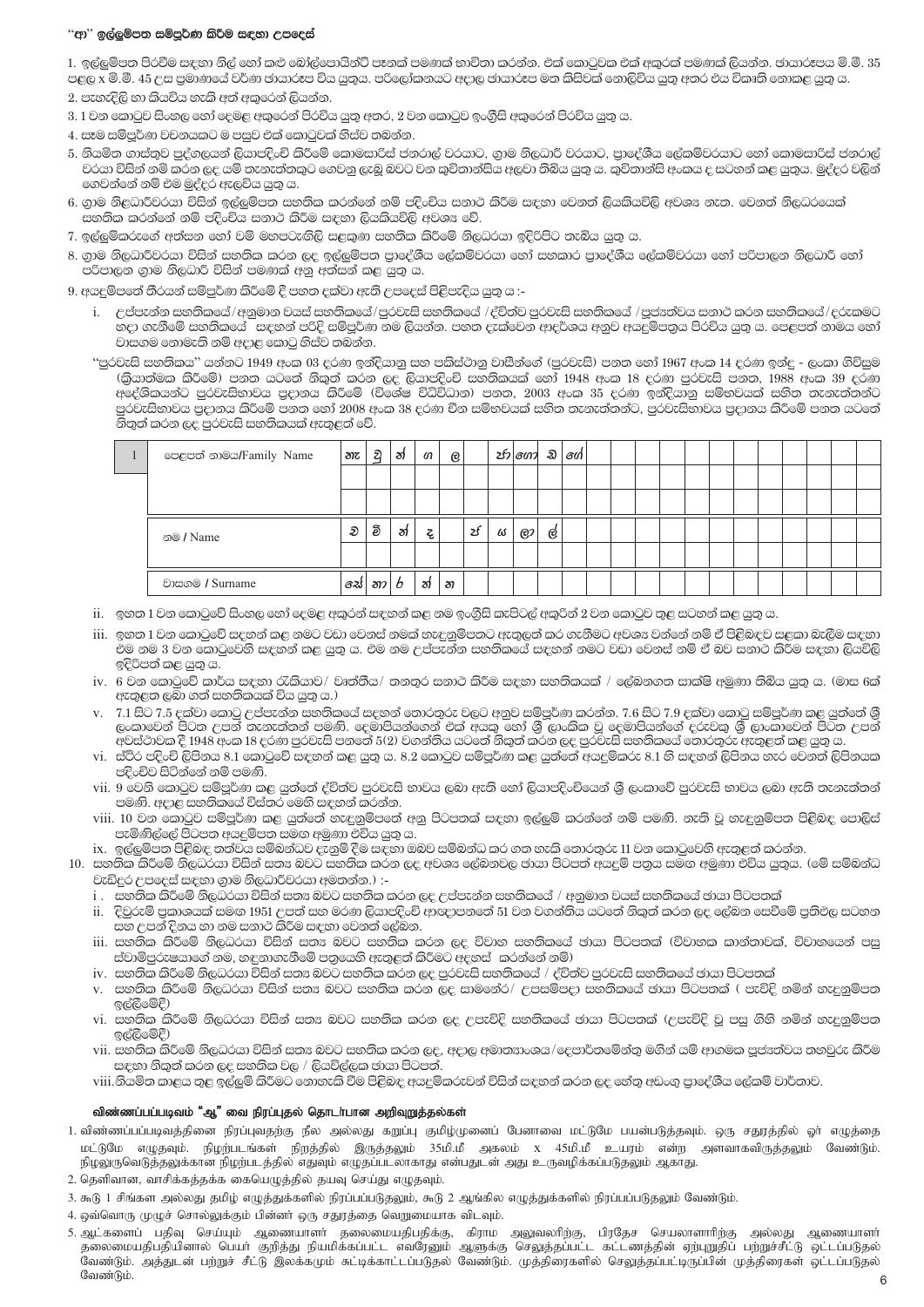- 6. விண்ணப்பமானது கிராம அலுவலரினால் அத்தாட்சிப்படுத்தப்படின் வதிவை எண்பிப்பதற்கு வேறு ஆவணங்கள் எவையும் தேவைப்படுத்தப்படமாட்டாது. வேறெவரேனும் அலுவலா அத்தாட்சிப்படுத்தினால் வதிவை உறுதிப்படுத்துவதற்கு ஆவணங்கள் தேவைப்படுத்தப்படுதல் வேண்டும்.
- 7. விண்ணப்பகாாரின் கையொப்பம் அல்லகு இடகு கைப் பெருவிால் அடையாளம் அக்காட்சிப்படுக்கும் அலுவலரின் முன்னிலையில இடப்படுகல் வேண்டும்.
- 8. கிராம அலுவலரினால் அத்தாட்சிப்படுத்தப்பட்ட விண்ணப்பப்படிவம், பிரதேச செயலாளர் அல்லது உதவிப் பிரதேச செயலாளர் அல்லது நிர்வாக அலுவலா அல்லது நிர்வாக கிராம அலுவலரினால் மட்டுமே மேலொப்பமிடப்படுதல் வேண்டும்.
- 9. கூடுகளை நிரப்பும் போது பின்வரும் அறிவுறுத்தல்கள் பின்பற்றப்படுதல் வேண்டும்.
	- $i$  . பிறப்புச் சான்றிதழ் /உத்தேச வயதுச் சான்றிதழ் /பிராசாவுரிமைச் சான்றிதழ் /இரட்டைப் பிரசாவுரிமைச் சான்றிதழ் /குருத்துவ நிலையை உறுதிப்படுத்துகின்ற சான்றிதழ் /மகவேற்பு சான்றிதழ் என்பவற்றில் காணப்படுகின்றதான முழுப் பெயரினை எழுதவும். விண்ணப்பப்படிவமானது பின்வரும் படிவத்திற்கு இணங்க நிரப்பப்படுதல் வேண்டும். குடும்பப் பெயா அல்லது தகப்பனின் பெயா இல்லாதிருப்பின் கூட்டை வெறுமையாக விடவம்.

"பிரசாவுரிமைச் சான்றிதழ்" என்பது, முறையே 1949 ஆம் ஆண்டின் 3ஆம் இலக்க இந்திய பாகிஸ்தானிய வதிவோர் (பிரசாவுரிமை) சட்டம் அல்லது 1967 ஆம் ஆண்டின் 14 ஆம் இலக்க இந்திய இலங்கை உடன்படிக்கை (நடைமுறைப்படுத்தல்) சட்டம் என்பவற்றின் கீழ் வழங்கப்பட்ட பதிவுச் சான்றிதழ் மற்றும் 1948ஆம் ஆண்டின் 18 ஆம் இலக்க பிரசாவுரிமைச் சட்டம் அல்லது 1988 ஆம் ஆண்டின் 39 ஆம் இலக்க நாடற்ற ஆட்களுக்கு பிரசாவுரிமை வழங்குதல் (சிறப்பேற்பாடுகள்) சட்டம் அல்லது 2003 ஆம் ஆண்டின் 35 ஆம் இலக்க இந்திய வம்சாவளியினரான ஆட்களுக்கு பிரசாவுரிமை வழங்குதல் சட்டம் அல்லது 2008 ஆம் ஆண்டின் 38ஆம் இலக்க சீன வம்சாவளியினரான ஆட்களுக்கு பிரசாவுரிமை ்வமங்குகல் (விசேட ஏற்பாடுகள்) சட்டம் என்பவற்றின் கீழ் வழங்கப்படும் பிரசாவுரிமைச் சான்றிதழ் என்பவற்றை உள்ளடக்குகின்றது.

| පෙළපත් නාමය/Family Name | நெ | வு | ன்          | க  | ல |   | ஜா | கொ  |     | கே |  |  |  |  |  |  |
|-------------------------|----|----|-------------|----|---|---|----|-----|-----|----|--|--|--|--|--|--|
|                         |    |    |             |    |   |   |    |     |     |    |  |  |  |  |  |  |
|                         |    |    |             |    |   |   |    |     |     |    |  |  |  |  |  |  |
| නම / Name               | ச  | மி | ந்          | த  |   | ஜ | Ш  | லாட | ்ல் |    |  |  |  |  |  |  |
|                         |    |    |             |    |   |   |    |     |     |    |  |  |  |  |  |  |
| වාසගම / Surname         | சே | னா | $\mathbb T$ | த் | ன |   |    |     |     |    |  |  |  |  |  |  |

- ii. கூடு 1ல் சிங்கள அல்லது தமிழ் எழுத்துக்களில் எழுதப்பட்டுள்ள பெயர் கூடு 2 ல் ஆங்கிலப் பெரிய எழுத்துக்களில் எழுதப்படுதல் வேண்டும்.
- iii. அடையாள அட்டையில் சேர்க்கப்படுவதற்கு தேவைப்படுத்தப்படும் மேலே உள்ள கூடு 1ல் குறிப்பிடப்பட்ட பெயர் அல்லாத வித்தியாசமான பெயா் ஒன்று அத்தகைய பெயா் கவனத்துட் கொள்ளப்படுவதற்காக கூடு 3ல் உள்ளடக்கப்படுதல் வேண்டும். அப்பெயா் பிறப்புச் சான்றிதழில் காணப்படுகின்ற பெயரிலிருந்து வித்தியாசப்படின் அத்தகைய பெயரை எண்பிப்பதற்காக எழுத்திலான ஆவணங்கள் சமாப்பிக்கப்படுதல வேண்டும்.
- iv. கூடு 6ன் நோக்கத்திற்காக தொழிலை / உயர் தொழிலை / பதவிப் பெயரை உறுதிப்படுத்துகின்ற சான்றிதழை ஆவணமுறையான எண்பிப்பை .<br>இணைத்தல் வேண்டும். (6 மாதங்களுக்கு மேற்படாமல் பெற்றுக் கொண்ட சான்றிதழாக இருத்தல் வேண்டும்.)
- v. பிறப்புச் சான்றிதழின் விபரங்களுக்கு இணங்க 7.1 முதல் 7.5 வரையிலான கூடுகளை நிரப்பவும். 7.6 முதல் 7.9 வரையிலான கூடுகள் இலங்கைக்கு வெளியே பிறந்த ஆட்களினால் நிரப்பப்படுதல் வேண்டும். இலங்கைக்கு வெளியே பிறந்த பிள்ளையொன்றின் பெற்றோர்களில் ஆகக் குறைந்தது xUth; ,yq;ifauhfTs;s tplaj;jpy; 1948 Mk; Mz;bd; 18 Mk; ,yf;f gpurhThpikr; rl;lj;jpd; gphpT 5(2)d; fPo; toq;fg;gl;l gjpTr; சான்றிதழின் இலக்கமானது உள்ளடக்கப்படுதல் வேண்டும்.
- vi. கூடு 8.1ல் நிரந்தரமான முகவரியை எழுதவும். விண்ணப்பதாரா் கூடு 8.1ல் சுட்டிக்காட்டப்பட்ட வேறு முகவரி தவிா்ந்த வித்தியாசமான முகவரியில் வசித்தால் மட்டுமே 8.2 நிரப்பப்படுதல் வேண்டும்.
- vii. கூடு 9 பதிவின் மூலம் இரட்டைப் பிரசாவுரிமையை கொண்டுள்ள அல்லது பிரசாவுரிமையைப் பெற்றுள்ள ஆட்களினால் மட்டும் நிரப்பப்படுதல் வேண்டும். இயைபான சான்றிதழின் விபரங்கள் உள்ளடக்கப்படுதல் வேண்டும்.
- viii.அடையாள அட்டையின் இணைப்பிரதிக்காக விண்ணப்பிக்கப்பட்டால் மட்டுமே கூடு 10 நிரப்பப்படுதல் வேண்டும். அடையாள அட்டை காணாமல் போனமை தொடா்பிலான பொலிஸ் பதிவேட்டில் பிரதி ஒன்றை இத்துடன் இணைக்கப்படுதல் வேண்டும்.
- ix. விண்ணப்பத்தின் நிலைமை பற்றி தகவல்களைப் பெற்றுக் கொள்வதற்கு தொடர்பு கொள்ள வேண்டிய விபரங்களை கூடு 11ல் உள்ளடக்குதல் வேண்டும்.
- 10. விண்ணப்பத்துடன் இணைக்கப்படுவதற்கு தேவைப்படுத்தப்பட்ட சான்றுப்படுத்தும் அலுவலரினால் அதிகாரமளிக்கப்பட்ட இயைபான ஆவணங்களின் .<br>நிழற்படப் பிரதி (மேலதிக அறிவுறுத்தல்களுக்காக கிராம அலுவலருடன் தொடாபு கொள்ளவும்.)
	- i . சான்றுப்படுத்தும் அலுவலர்களினால் மெய்யுறுதிப்படுத்தப்பட்ட பிறப்புச் சான்றிதழ் அல்லது அண்ணளவு வயதுச் சான்றிதழ் ஒன்றின் நிழற்படப் பிரகி.
	- ...<br>ii. 1951 ஆம் ஆண்டின் 17 ஆம் இலக்க பிறப்புகள் இறப்புகள் பதிவுச் சட்டத்தின் 56 ஆம் பிரிவின் கீழ் வழங்கப்பட்ட ஆவணங்களின் தேடுதல் ்விளைவுப் பத்திரம் மற்றும் பெயரையும் பிறப்புத் திகதியையும் எண்பிக்க முடியுமான எவையேனும் வேறு ஆவணங்கள் உள்ளடங்கிய சத்தியக் கடகாசி.
	- iii. சான்றுப்படுத்தும் அலுவலரினால் மெய்யுறுதிப்படுத்தப்பட்ட திருமண சான்றிதழின் நிழற்படப் பிரதியொன்று (திருமணமான பெண் ஒருவரினால் கணவரின் பெயர் அடையாள அட்டையில் சேர்க்கப்படுவதற்குத் தேவைப்படின்)
	- iv. சான்றுப்படுத்தும் அலுவலரினால் மெய்யுறுதிப்படுத்தப்பட்ட பிரசாவுரிமைச் சான்றிதழ் /இரட்டை பிரசாவுரிமைச் சான்றிதழின் நிழற்படப்பிரதி.
	- v. சான்றுப்படுத்தும் அலுவலரினால் மெய்யுறுத்திப்படுத்தப்பட்ட துறவு நிலையில் உள்ளவரின் /குருத்துவ நிலையில் உயர்வான பதவியளிப்புச் சான்றிதழ் என்பவற்றின் நிழற்படப் பிரதி. (குருத்துவ பெயரில் அடையாள அட்டைக்காக விண்ணப்பிக்கும் போது.
	- vi. சான்றுப்படுத்தும் அலுவலரினால் மெய்யுறுதிப்படுத்தப்பட்ட குருத்துவ ஆடை களைதற் சான்றிதழ்களின் நிழற்படப் பிரதி. (குருத்துவ ஆடை களைந்த பின்னா் குருத்துவஞ்சாரா பெயரை அடையாள அட்டைக்காக விண்ணப்பிக்கும் போது).
	- vii. சான்றுப்படுத்தும் அலுவலரினால் மெய்யுறுதிப்படுத்தப்பட்ட எவையேனும் இயைபான அமைச்சுக்களினால் /திணைக்களங்களினால் வழங்கப்பட்ட சான்றிதழ் அல்லது ஏதேனும் மதத்தின் குருவாகவிருப்பதனை உறுதிப்படுத்தும் ஆவணம் என்பவற்றின் நிழற்படப்பிரதி.
	- viii.உரிய காலப்பகுதியின் போது விண்ணப்பிப்பதற்கு இயலாதிருந்தமைக்காக விண்ணப்பதாரரினால் எடுத்துக் காட்டப்படுகின்ற காரணங்களை உள்ளடக்கிய பிரதேச செயலாளரின் அறிக்கை.

# Instructions regarding the filling of Application Form "B"

- 1. Use only Blue or Black ballpoint pen for filling the application form. Write only one letter in a square. Photographs should be in colour and 35 mm in width x 45 mm in height. Nothing should be written on scanning photograph and it should not be defaced.
- 2. Please write in clear and legible handwriting.
- 3. Cage 1 should be filled in Sinhala or Tamil characters and cage 2 should be filled in English characters.
- 4. Leave one square after each complete word.
- 5. The receipt of acknowledgment of the fee paid to the Commissioner General of Registration of Persons, the Grama Niladhari, the Divisional Secretary or any person nominated by the Commissioner General should be affixed. Also the receipt number should be indicated. If paid in stamps, the stamps should be pasted.
- 6. If the application is attested by the Grama Niladhari no other documents are required to prove the residence. If any other officer attests, document shall be required to prove the residence.
- 7. The applicant's signature or the left thumb impression should be placed in the presence of the attesting officer.
- 8. The application form attested by the Grama Niladhari should be countersigned only by the Divisional Secretary or Assistant Divisional Secretary or Administrative Officer or, Administrative Grama Niladhari.
- 9. When Completing the cages, following instructions should be followed: